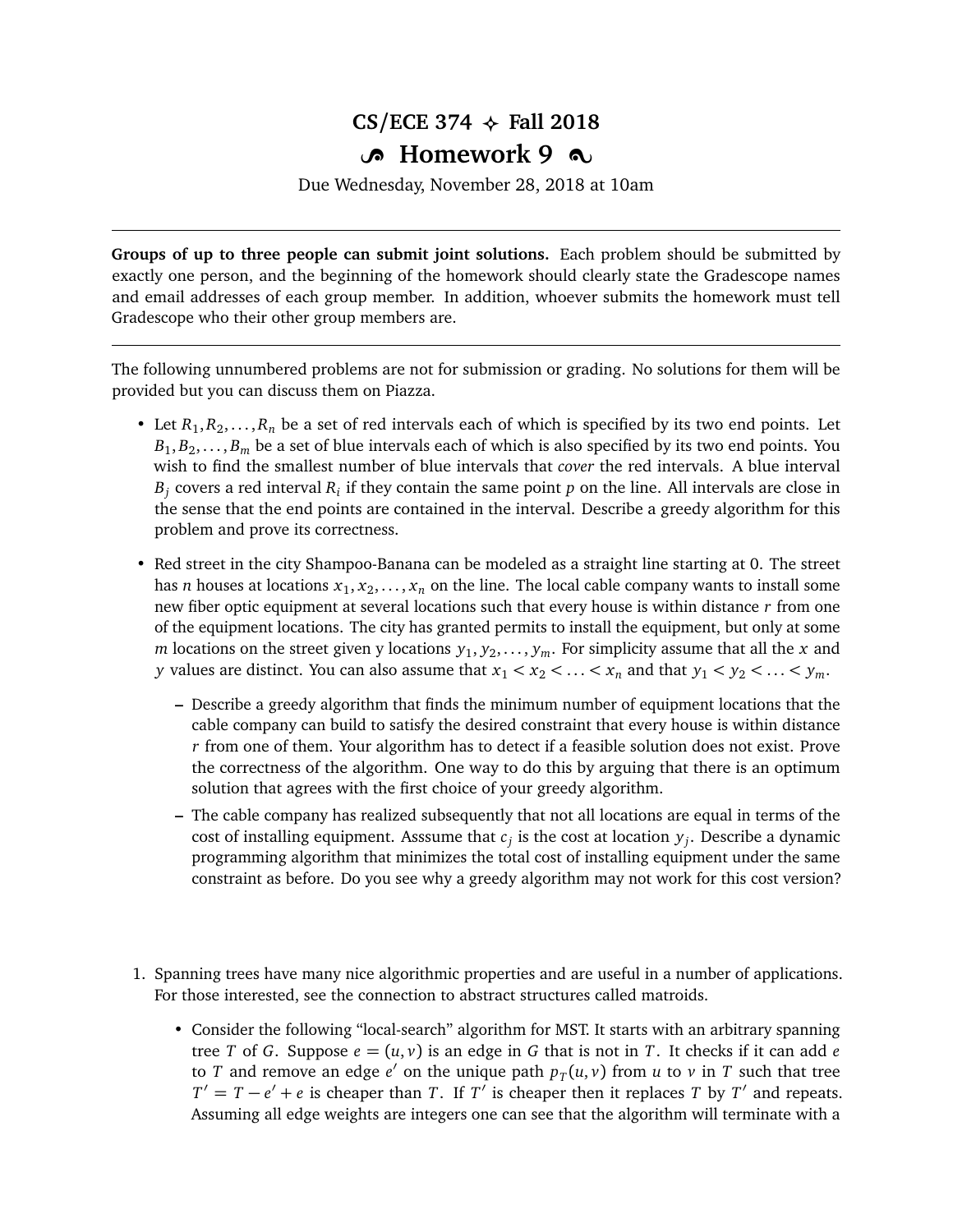"local-optimum" *T* which means it cannot be improved further by these single-edge "swaps". Assuming all edge weghts are distinct prove that a local-optimum tree is an MST. Note that you are not concerned with the running time here.

- We saw in lecture that Borouvka's algorithm for MST can be implemented in *O*(*m* log *n*) time where  $m$  is the number of edges and  $n$  is the number of nodes. We also saw that Prim's algorithm can be implemented in  $O(m + n \log n)$  time. Obtain an algorithm for MST with running time *O*(*m* loglog *n*) by running Borouvka's algorithm for some number of steps and then switching to Prim's algorithm. This algorithm is better than either of the algorithms when  $m = \Theta(n)$ . Formalize the algorithm, specify the parameters and argue carefully about the implementation and running time details. No proof of correctness required but your algorithm should be clear.
- **Not to submit but encouraged to solve:** Let  $G = (V, E)$  be an edge-weighted undirected graph. We are interested in computing a minimum spanning tree *T* of *G* to find a cheapest subgraph that ensures connectivity. However, some of the nodes in *G* are unrealiable and may fail. If a node fails it can disconnect the tree *T* unless it is a leaf. Thus, you want to find a cheapest spanning tree in *G* in which all the unreliable nodes (which is a given subset *U* ⊂ *V*) are leaves. Describe an efficient for this problem. Note that your algorithm should also check wither a feasible spanning tree satisfying the given constraint exists in *G*.
- 2. Suppose you have just purchased a new type of hybrid car that uses fuel extremely efficiently, but can only travel 100 miles on a single battery. The car's fuel is stored in a single-use battery, which must be replaced after at most 100 miles. The actual fuel is virtually free, but the batteries are expensive and can only be installed by licensed battery-replacement technicians. Thus, even if you decide to replace your battery early, you must still pay full price for the new battery to be installed. Moreover, because these batteries are in high demand, no one can afford to own more than one battery at a time. Suppose you are trying to get from San Francisco to New York City on the new InterContinental Super-Highway, which runs in a direct line between these two cities. There are several fueling stations along the way; each station charges a different price for installing a new battery. Before you start your trip, you carefully print the Wikipedia page listing the locations and prices of every fueling station on the ICSH.

Given this information, how do you decide the best places to stop for fuel? More formally, suppose you are given two arrays  $D[1..n]$  and  $C[1..n]$ , where  $D[i]$  is the distance from the start of the highway to the ith station, and *C*[*i*] is the cost to replace your battery at the *i*th station. Assume that your trip starts and ends at fueling stations (so  $D[1] = 0$  and  $D[n]$  is the total length of your trip), and that your car starts with an empty battery (so you must install a new battery at station 1).

- Describe and analyze a greedy algorithm to find the minimum number of refueling stops needed to complete your trip. Don't forget to prove that your algorithm is correct.
- But what you really want to minimize is the total cost of travel. Show that your greedy algorithm in the preceding part does not produce an optimal solution when extended to this setting.
- **Not to submit but encouraged to solve:** Describe an efficient algorithm to compute the locations of the fuel stations you should stop at to minimize the total cost of travel.
- 3. Define a TM generator (or enumerator) *G* as a TM with a single work tape, but also a special write-only output tape that starts with  $#$  at the left most cell, and the write head one cell to the